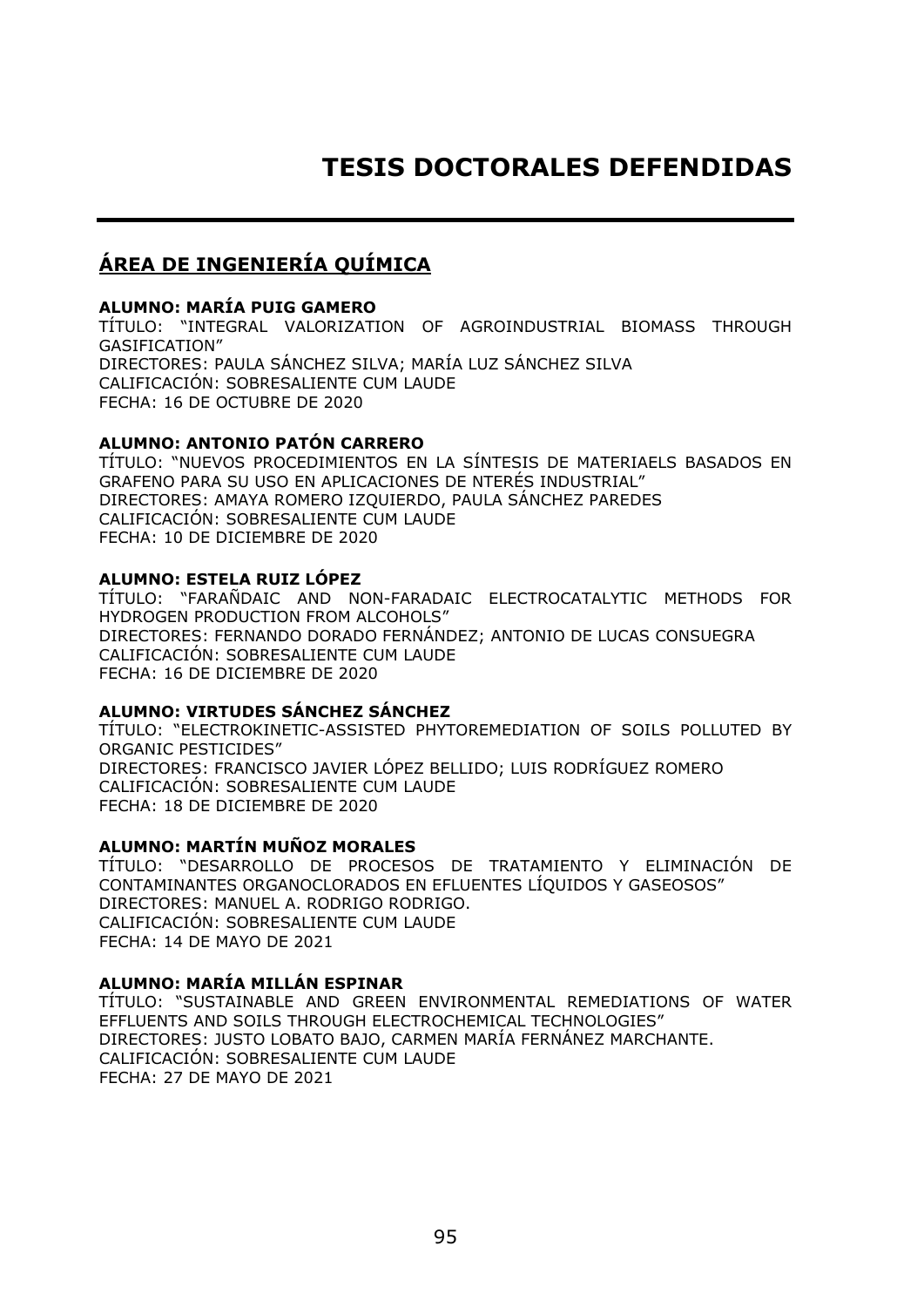#### **ALUMNO: IRENE IZARRA PÉREZ**

TÍTULO: "DESARROLLO DE POLIOLES POLIÉTER POLIMÉRIVOS PARA PRODUCIR ESPUMAS FLEXIBLES DE POLIURETANO CON PROPIEDADES MEJORADAS" DIRECTORES: MANUEL SALVADOR CARMONA FRANCO; JUAN FRANCISCO RODRÍGUEZ ROMERO CALIFICACIÓN: SOBRESALIENTE CUM LAUDE FECHA: 22 DE JULIO DE 2021

### **ÁREA DE QUÍMICA ORGÁNICA**

#### **ALUMNO: RAÚL MARTÍN LOZANO**

TÍTULO: "BENZOTHIADIAZOLE AND THIOPHENE DERIVATIVES IN ORGANIC PHOTONICS AND PHOTOCATALYSIS. COMPUTATIONAL STUDY OF CARBON NANOMATERIALS" DIRECTORES: PILAR PRIETO NÚÑEZ-POLO, JOSÉ RAMÓN CARRILLO MUÑOZ TUTOR: ÁNGEL DÍAZ ORTIZ CALIFICACIÓN: SOBRESALIENTE CUM LAUDE FECHA: 10 DE SEPTIEMBRE DE 2020

#### **ALUMNO: JORGE LEGANÉS BAYÓN**

TÍTULO: "SMART HYDROGELS BASED ON 1,3,5-TRIAZINES FOR HYDROPHOBIC DRUG DELIVERY APPLICATIONS" DIRECTORES: ANA SÁNCHEZ-MIGALLÓN BERMEJO, SONIA MERINO GUIJARRO CALIFICACIÓN: SOBRESALIENTE CUM LAUDE FECHA: 24 DE JUNIO DE 2021

# **ÁREA DE QUÍMICA INORGÁNICA**

#### **ALUMNO: FELIPE DE LA CRUZ MARTÍNEZ**

TÍTULO: "UTILIZACIÓN DE CO2 COMO FUENTE DE CARBONO PARA LA SÍNTESIS DE PRODUCTOS DE INTERÉS INDUSTRIAL" DIRECTORES: AGUSTÍN LARA SÁNCHEZ, JOSÉ ANTONIO CASTRO OSMA CALIFICACIÓN: SOBRESALIENTE CUM LAUDE FECHA: 24 DE SEPTIEMBRE DE 2020

#### **ALUMNO: MIGUEL ÁNGEL GAONA FERNÁNDEZ**

TÍTULO: "COMPUESTOS ORGANOMETÁLICOS DE ALUMINIO Y CINC PARA LA SÍNTESIS DE CARBONATOS CÍCLICOS Y POLIÉTERES" DIRECTORES: AGUSTÍN LARA SÁNCEZ; JOSÉ ANTONIO CASTRO OSMA CALIFICACIÓN: SOBRESALIENTE CUM LAUDE FECHA: 23 DE NOVIEMBRE DE 2020

#### **ALUMNO: MARC MARTÍNEZ DE SARASA BUCHACA**

TÍTULO: "SYNTHESIS OF BIODEGRADALE POLYMERIC MATERIALS CATALYSED BY GROUP 13 METAL COMPLEXES" DIRECTORES: AGUSTÍN LARA SÁNCEZ; JOSÉ ANTONIO CASTRO OSMA CALIFICACIÓN: SOBRESALIENTE CUM LAUDE FECHA: 22 DE JULIO DE 2021